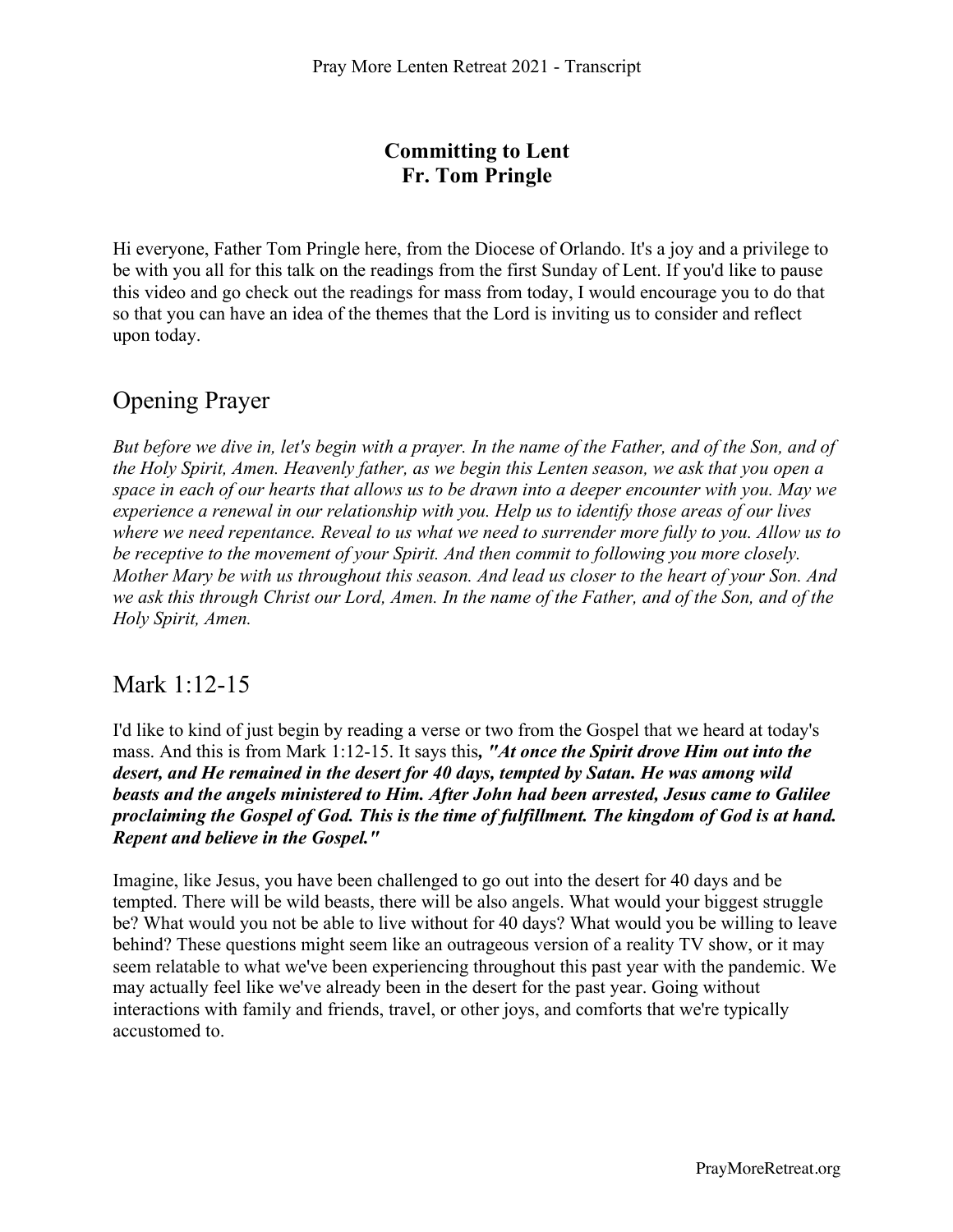## Four Things to Consider

So, as we enter into this Lenten season this year, perhaps we're wondering, what more is God expecting us to sacrifice? What additional challenges can we bear? Now is a really good time to pause and check in with ourselves. How are we doing mentally, emotionally, spiritually? Today I'll invite us each to consider four things. The first, identify where we are at the beginning of this Lenten season. Second, surrender the things that are holding us back from fully entering in. Third, received God's love and promises with open hearts. And forth, commit to this Lenten journey. Identify, surrender, receive, commit.

## Identify

Let's begin to identify where we are at the beginning of this Lenten season. Any year, the beginning of Lent is a great time to check in with ourselves, check in with our lives spiritually. Where was I at this time one, two, five years ago? This year in a particular way, recalling where we were at the beginning of lent 2020, and acknowledging all that has happened since. Then we may each really need to start this Lent unloading the pain, the frustration, or the disappointment that we've all felt in the past 12 months. Are we struggling with a sense of loss or disappointment? Are there specific things that we're angry about? Are we having struggles in a specific relationship? Or even difficulty with our own mental, physical, or emotional health, or perhaps that of a loved one.

These are important things for us to identify. Just like the you are here dot on a map at a mall or amusement park. We need to clarify for ourselves where we are starting this Lenten journey. So that we can rightly orient ourselves towards where we hope and plan to go. Now, some of us may have had some really joyful things that we have encountered this past year. Being newly ordained, a new job, a new relationship, having experienced family time in a renewed way, or a deepening in our relationship with God.

So, whether we're feeling sorrows, or joys, or the familiar tension that often exists between the two, we start this Lent by bringing all of it before the Lord. Let us not be lulled into thinking we've dealt with enough, or God couldn't possibly ask us to give or sacrifice more. Instead let's reorder our thinking in our hearts. Asking God how we can use this Lenten season, this time set apart, to draw us deeper to Him.

# Surrender

Once we've identified where we are, we can then consider what things we need to surrender, or let go of, as we begin this Lenten journey. Contemplating again the imagery of the desert. If God has brought us to a place of desolation, are we using the stillness, and the silence to listen to, and fix our eyes on Him? Have we brought our distractions into the desert with us, and neglected to attune our hearts and minds to what God is speaking to us? The things we need to surrender may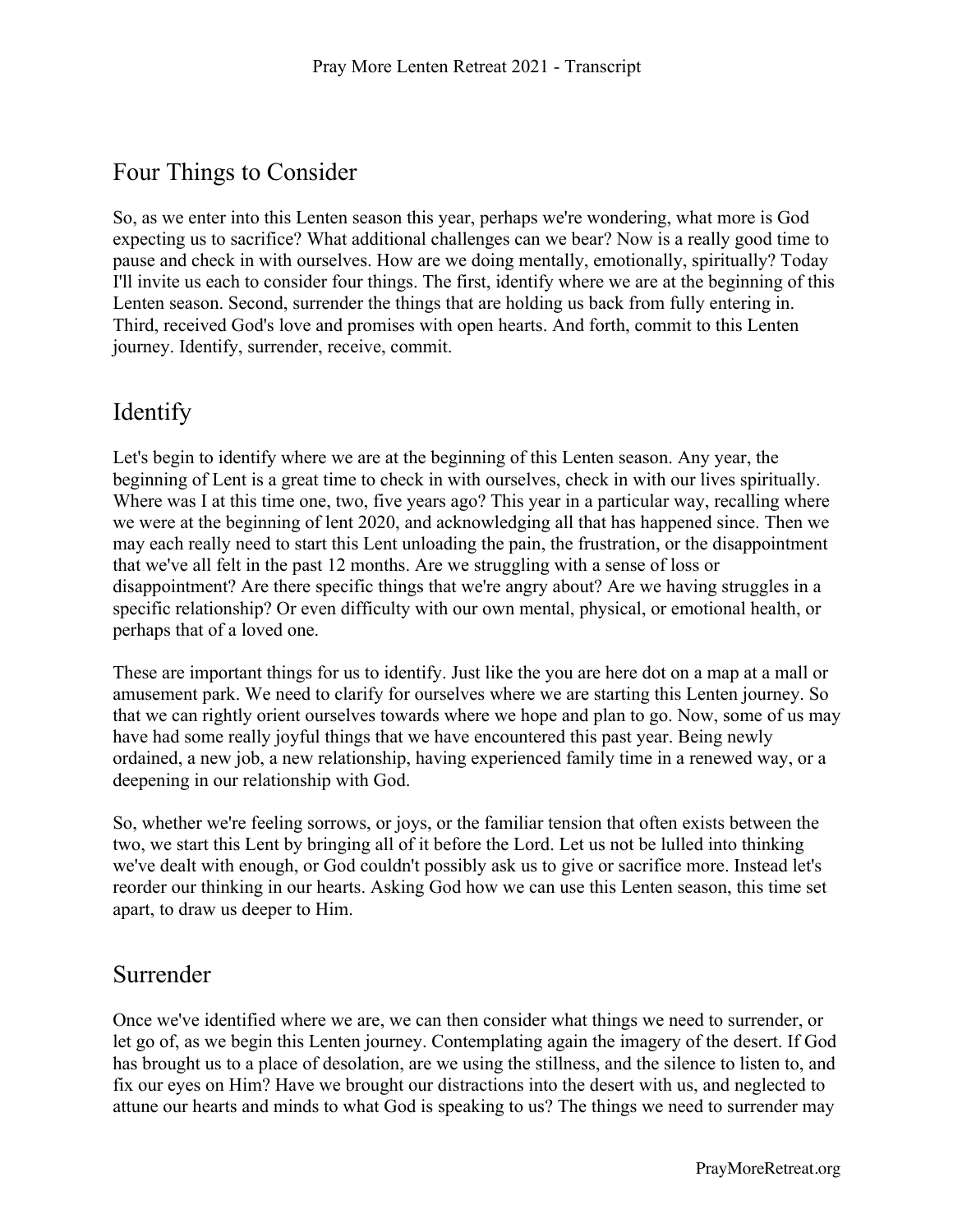be tangible sacrifices that we often think of when considering our Lenten practice of fasting. Giving up certain foods, or drinks, social media, TV watching, or other things that regularly distract or preoccupy us. However, they could also be emotions, and mental attitudes, or things we currently recognize as obstacles in our personal or work relationships. Our relationship with God, such as resentment, frustration, anger, or disappointment. Think of these things that you desire to surrender, intentionally bring them to prayer.

And I really love the Jesus Prayer. It's an ancient prayer that allows us to keep the name of Jesus on our hearts and minds. And it puts us in a posture of humility. And allows us to ask God, ask Jesus, for His mercy. The Jesus prayer aids us in unceasing prayer. It's a simple prayer, simple to pray. And it's actually my go-to act of contrition. It goes like this, "Lord Jesus Christ, Son of God, have mercy on me, a sinner. Lord Jesus Christ, Son of God, have mercy on me, a sinner."

Sit with the name of Jesus, His mercy, our sinfulness. Bring to Him in this prayer each thing that you desire to surrender, that you need to surrender. And take as much time as you need, perhaps even doing this simple practice each day throughout this Lenten season. Repeat this prayer. "Lord Jesus Christ, Son of God, have mercy on me, a sinner. Lord Jesus Christ, Son of God, have mercy on me, a sinner. Lord Jesus Christ, Son of God, have mercy on me, a sinner." Be perseverant in the things you are surrendering. It's a continual process of choosing to let go of each of these things. Intentionally making room and giving God space in our daily lives, in our minds, our hearts.

## Receive

You may be familiar with the prayer analogy of clenched hands. When we're grasping something, we're not able to freely receive. But as we surrender, we open our hands, and are thus able to receive. In this receptivity, we also open our hearts to freely receive what God is bestowing upon us. What are God's promises? In our first reading from Genesis, we hear God's promise of the covenant with Noah. Which is representative of God's promise to all of humanity, to all of us, that He will not forsake us. He will always be with us. His love for us is abundant and unchanging. Take a moment to reflect on whether you truly believe those statements. God will not forsake you. He will always be with you. His love for you is abundant and unchanging. If you're struggling with any of those truths, this may help you to identify areas where you need to renew your trust in God. Do I believe in God's love for me? Do I believe in God's goodness?

Many of us are familiar with the Divine Mercy Saint, Saint Faustina. Saint Faustina Kowalska was a Polish nun, and a mystic, who had several apparitions of Jesus throughout her life. And many of those apparitions were written down and recorded in her journal. And as a result of those recorded journal entries, the church received the incredible gift of the devotion to Divine Mercy. In fact, the very image of Divine Mercy was the result of an encounter Saint Faustina had with Jesus. The words inscribed at the bottom of the Divine Mercy image are "Jesus, I trust in you."

This is another beautiful and simple prayer that we can use for meditation. Think of the areas in your life where you need to trust God more or renew your trust in God's Providence over your life. Reflect and repeat this prayer. "Jesus, I trust in you. Jesus, I trust in you." Bring the areas